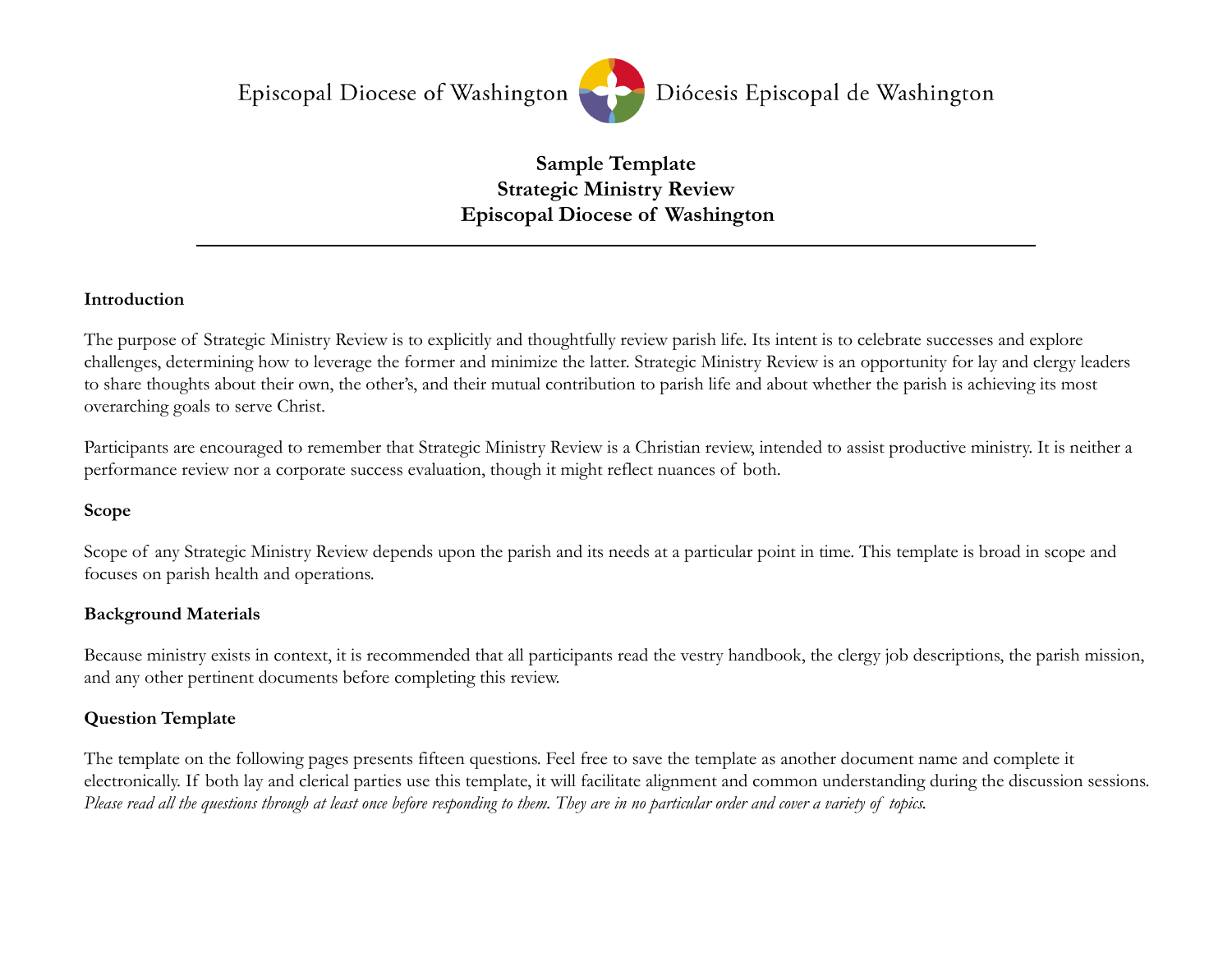Episcopal Diocese of Washington



#### Diócesis Episcopal de Washington

#### **Strategic Ministry Review Sample Template and Reflections**

| <b>Questions</b>                                                 | Responses                        |                                              |                                                    |
|------------------------------------------------------------------|----------------------------------|----------------------------------------------|----------------------------------------------------|
|                                                                  | <b>Reflections on the Priest</b> | Reflections on the Vestry and Lay<br>Leaders | Reflections on Mutual Leadership<br><b>Efforts</b> |
| How have we contributed to<br>rewarding liturgy and worship?     |                                  |                                              |                                                    |
| How have we contributed to<br>liturgy and worship<br>challenges? |                                  |                                              |                                                    |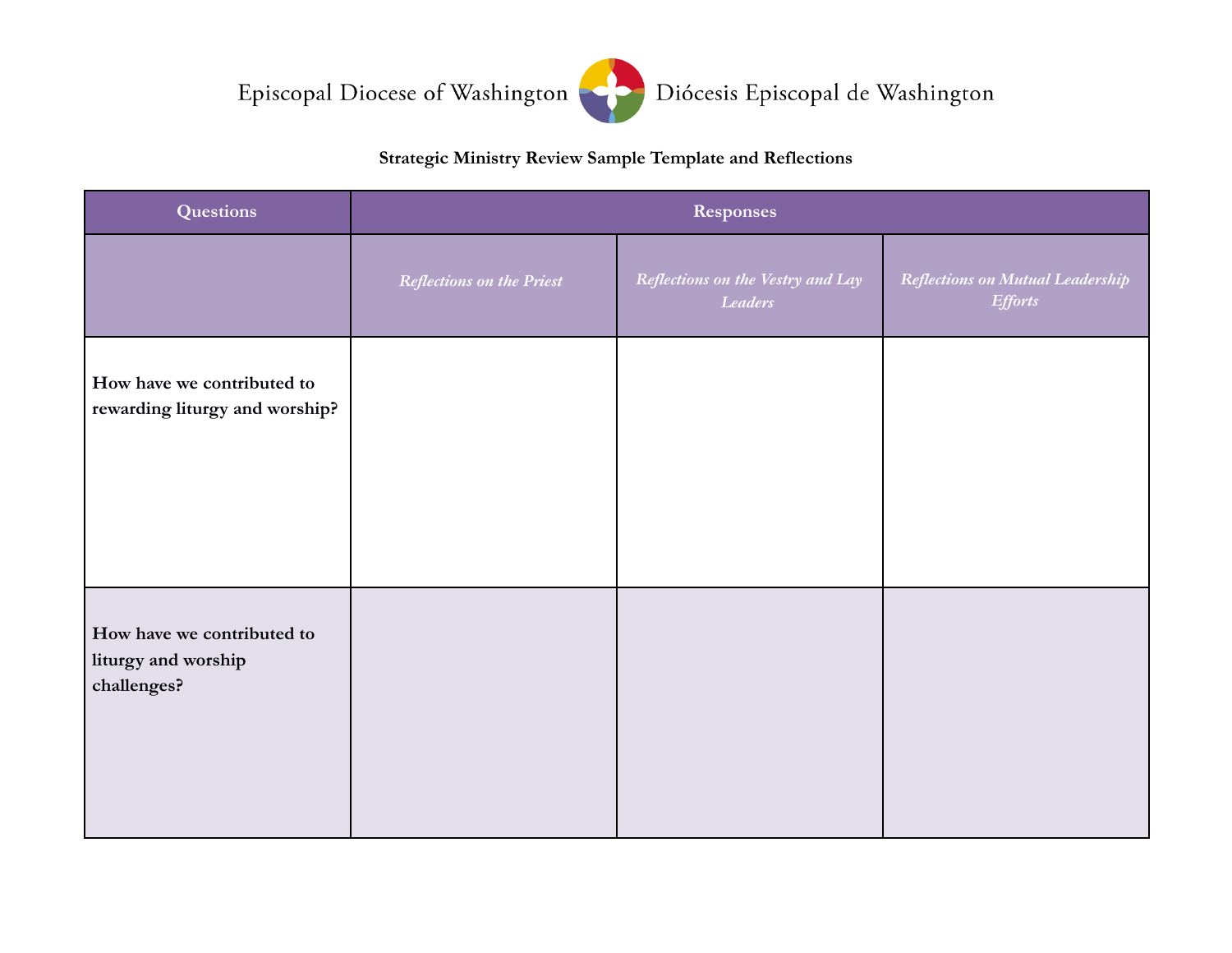

|                                                         | - - |  |
|---------------------------------------------------------|-----|--|
| How have we contributed to<br>pastoral care?            |     |  |
|                                                         |     |  |
| How have we contributed to<br>pastoral care challenges? |     |  |
|                                                         |     |  |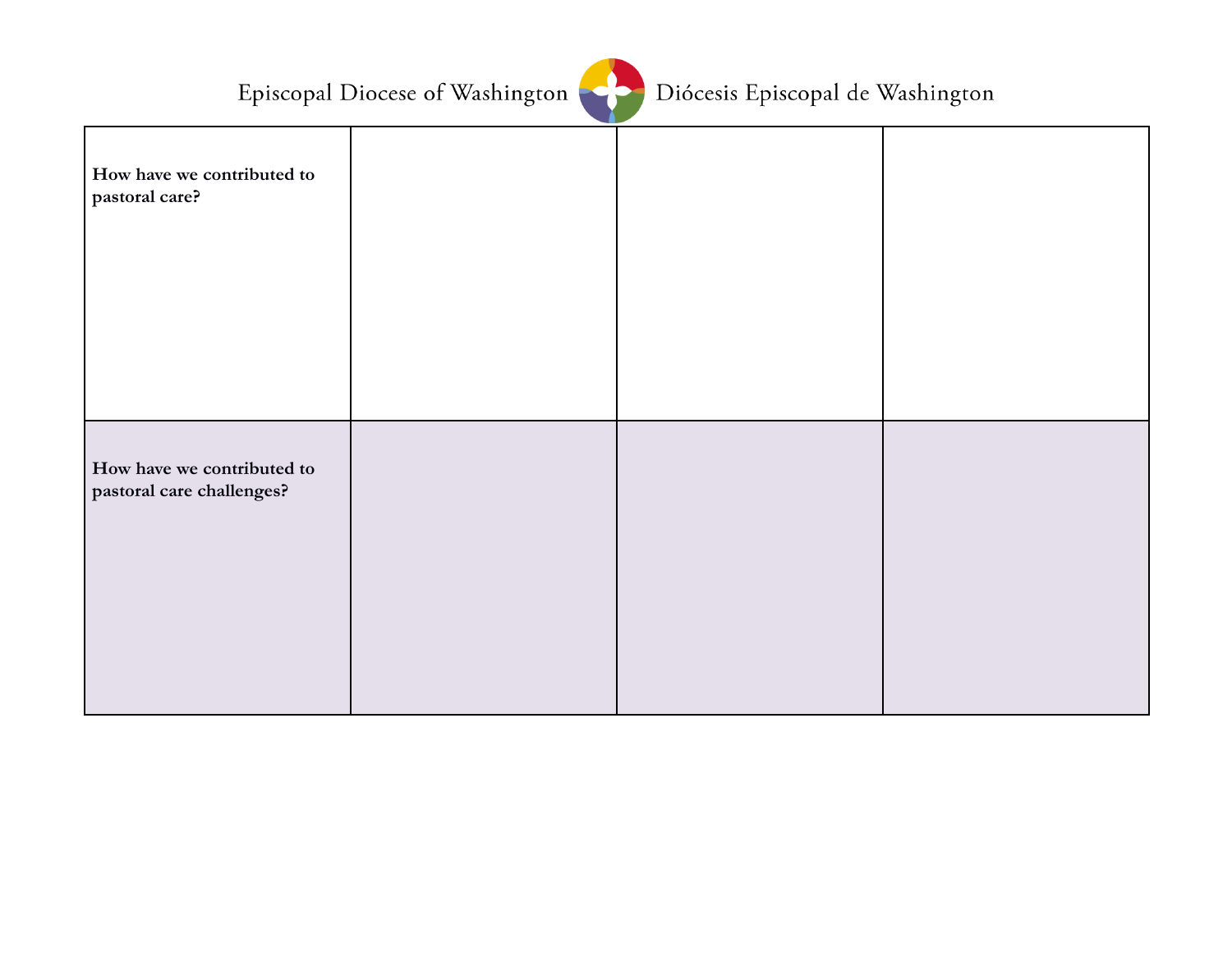

|                                                  | -- |  |
|--------------------------------------------------|----|--|
| How have we contributed to<br>program successes? |    |  |
|                                                  |    |  |
| How have we contributed to<br>program struggles? |    |  |
|                                                  |    |  |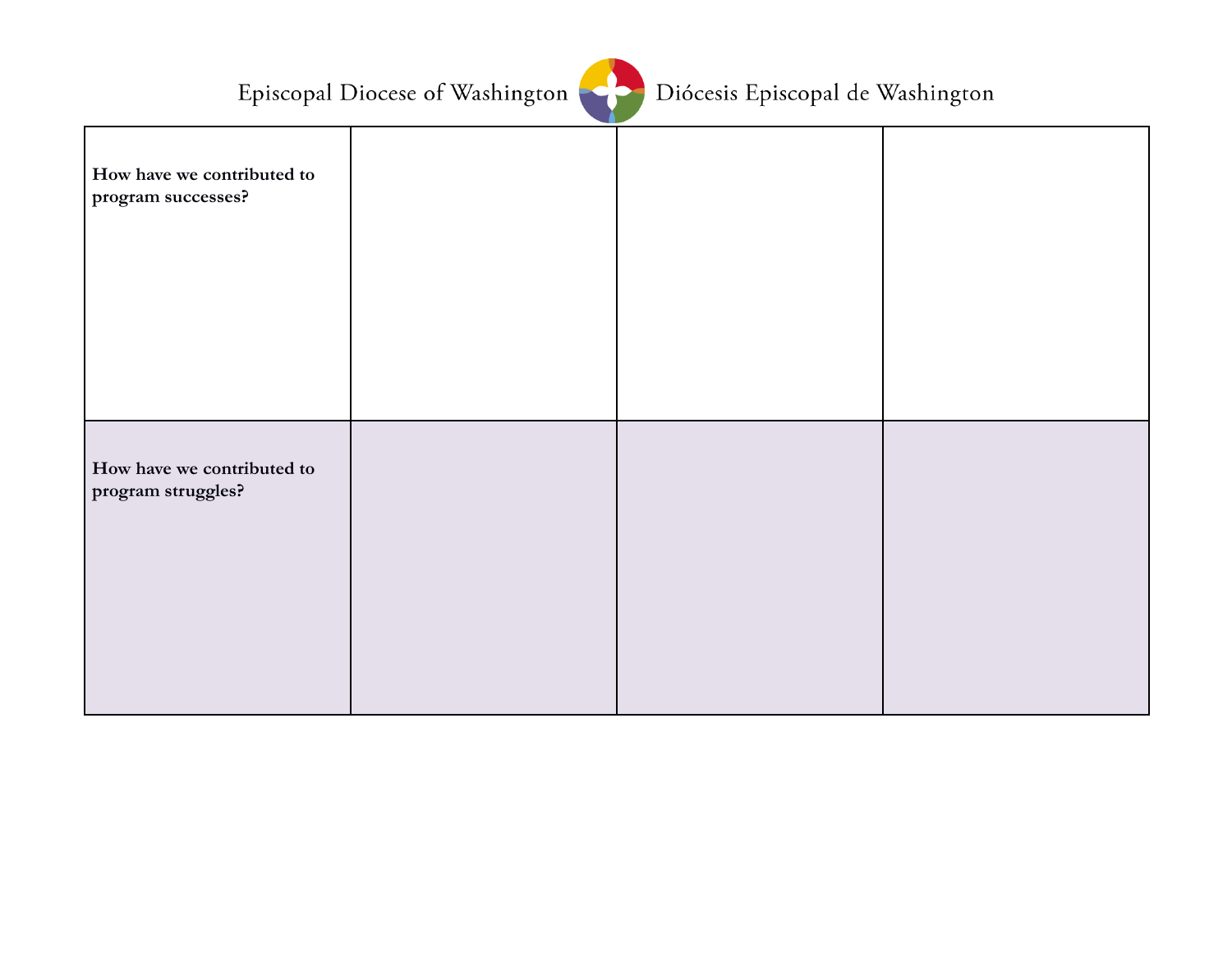

| How have we contributed to<br>community building and<br>fellowship, especially<br>considering XXXXX? |  |  |
|------------------------------------------------------------------------------------------------------|--|--|
| How have we struggled with<br>community building and<br>fellowship, especially<br>considering XXXX?  |  |  |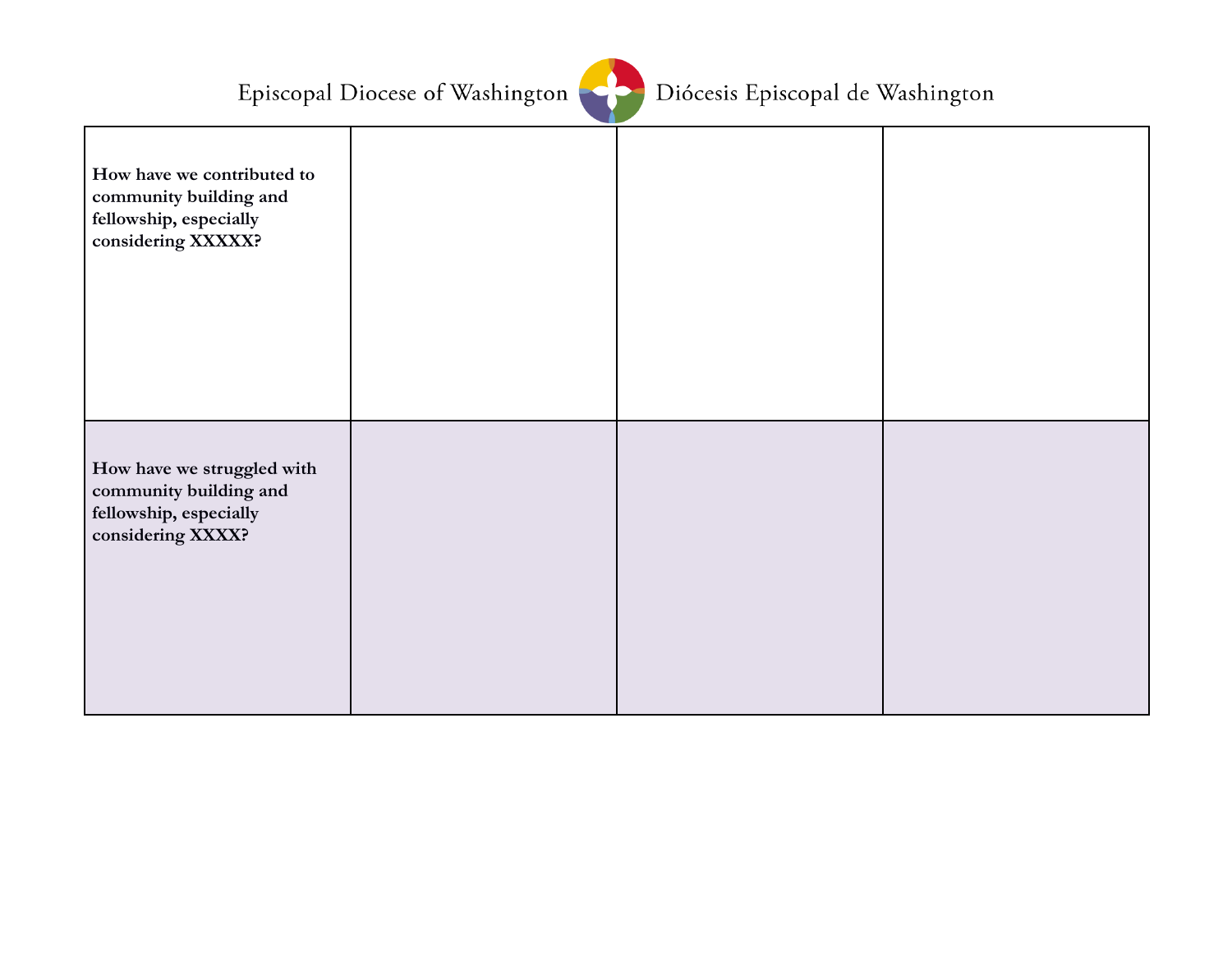

|                                                                                                  | . |  |
|--------------------------------------------------------------------------------------------------|---|--|
| How have we contributed to<br>successful parish<br>administration and financial<br>management?   |   |  |
| How have we contributed to<br>struggles in parish<br>administration and financial<br>management? |   |  |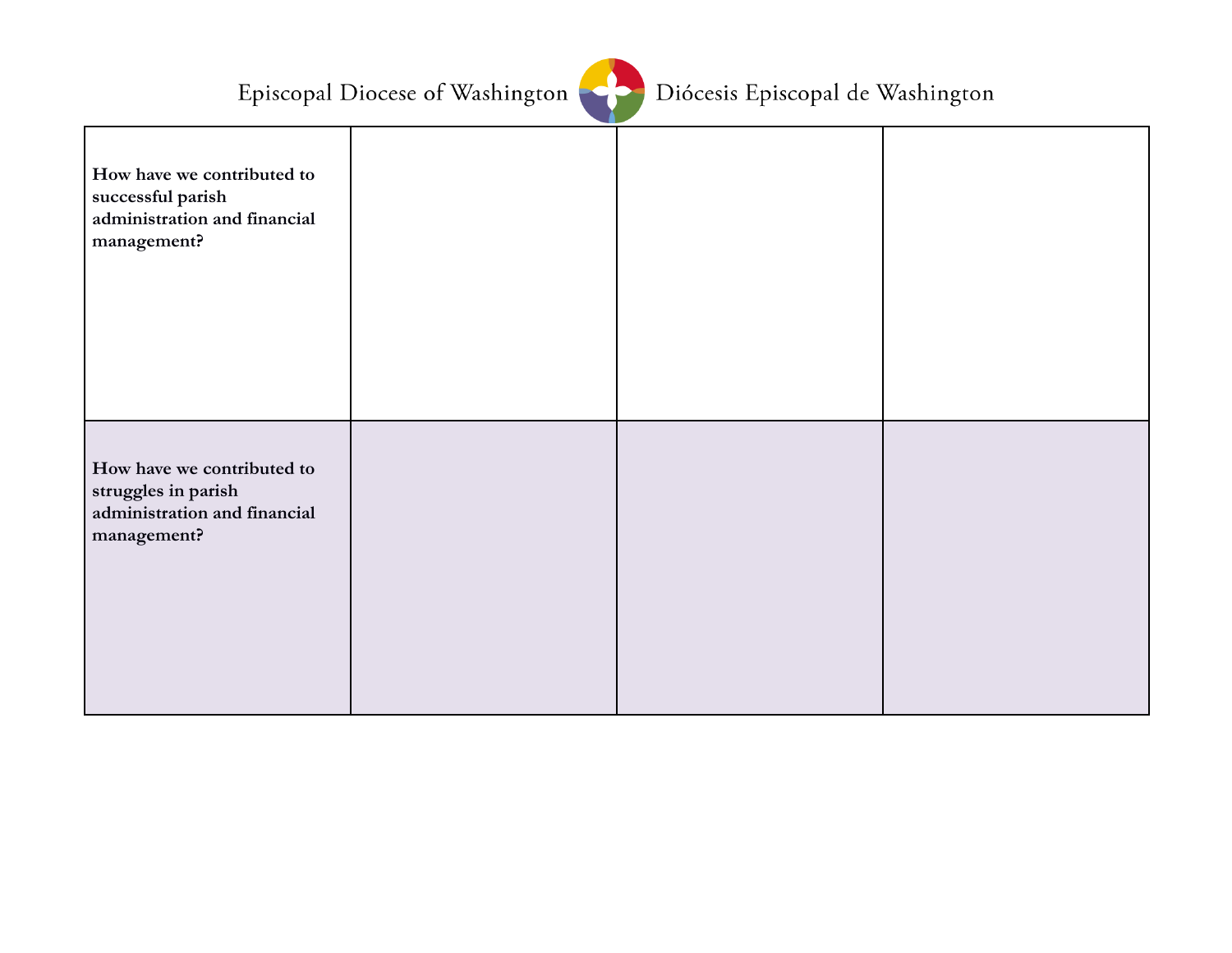

| How have we contributed to<br>productive communication<br>within the leadership group? |  |  |
|----------------------------------------------------------------------------------------|--|--|
| How have we contributed to<br>communication challenges<br>within the leadership group? |  |  |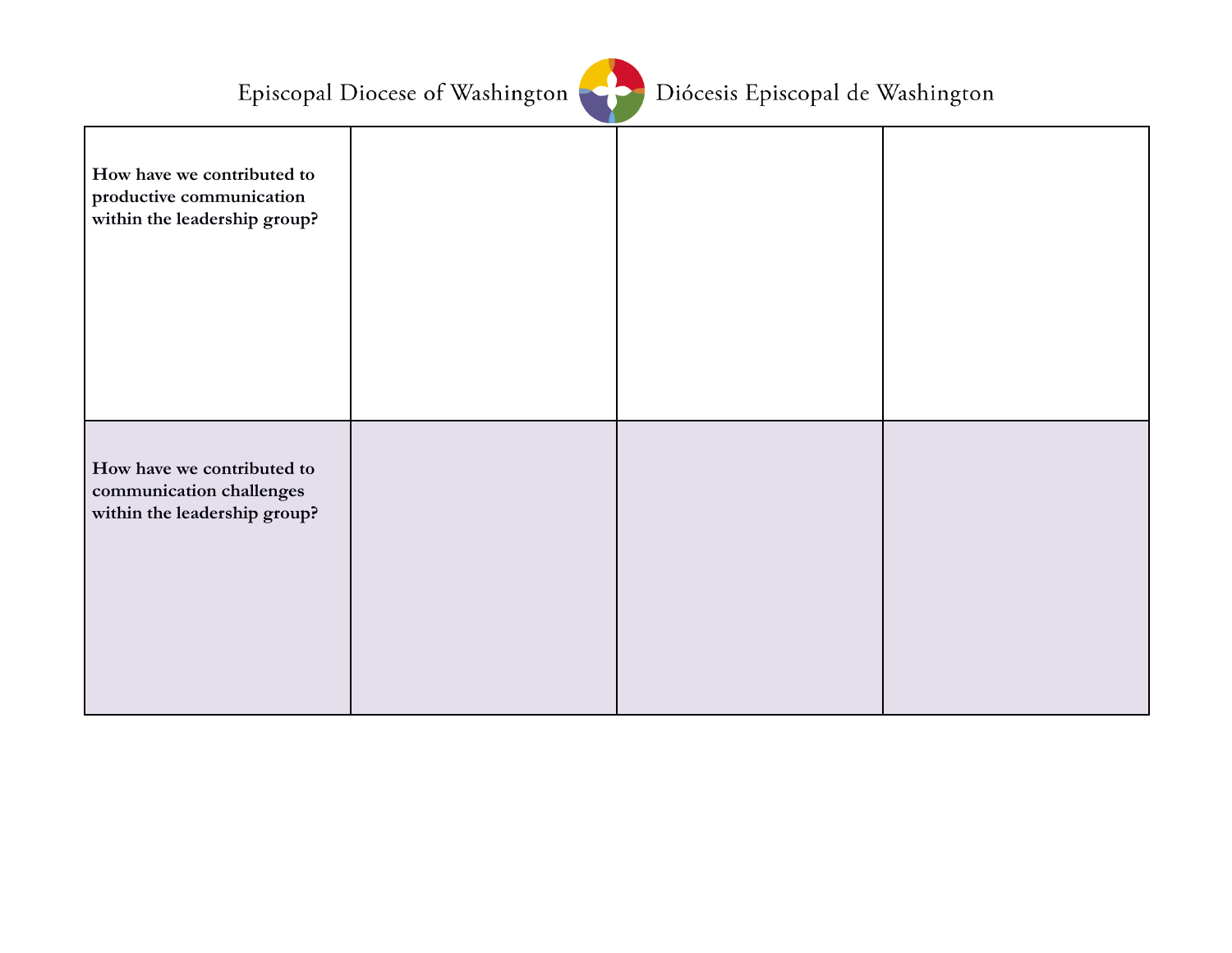

|                                                                                          | . . |  |
|------------------------------------------------------------------------------------------|-----|--|
| How have we contributed to<br>productive decision making<br>within the leadership group? |     |  |
| How have we contributed to<br>decision-making challenges<br>within the leadership group? |     |  |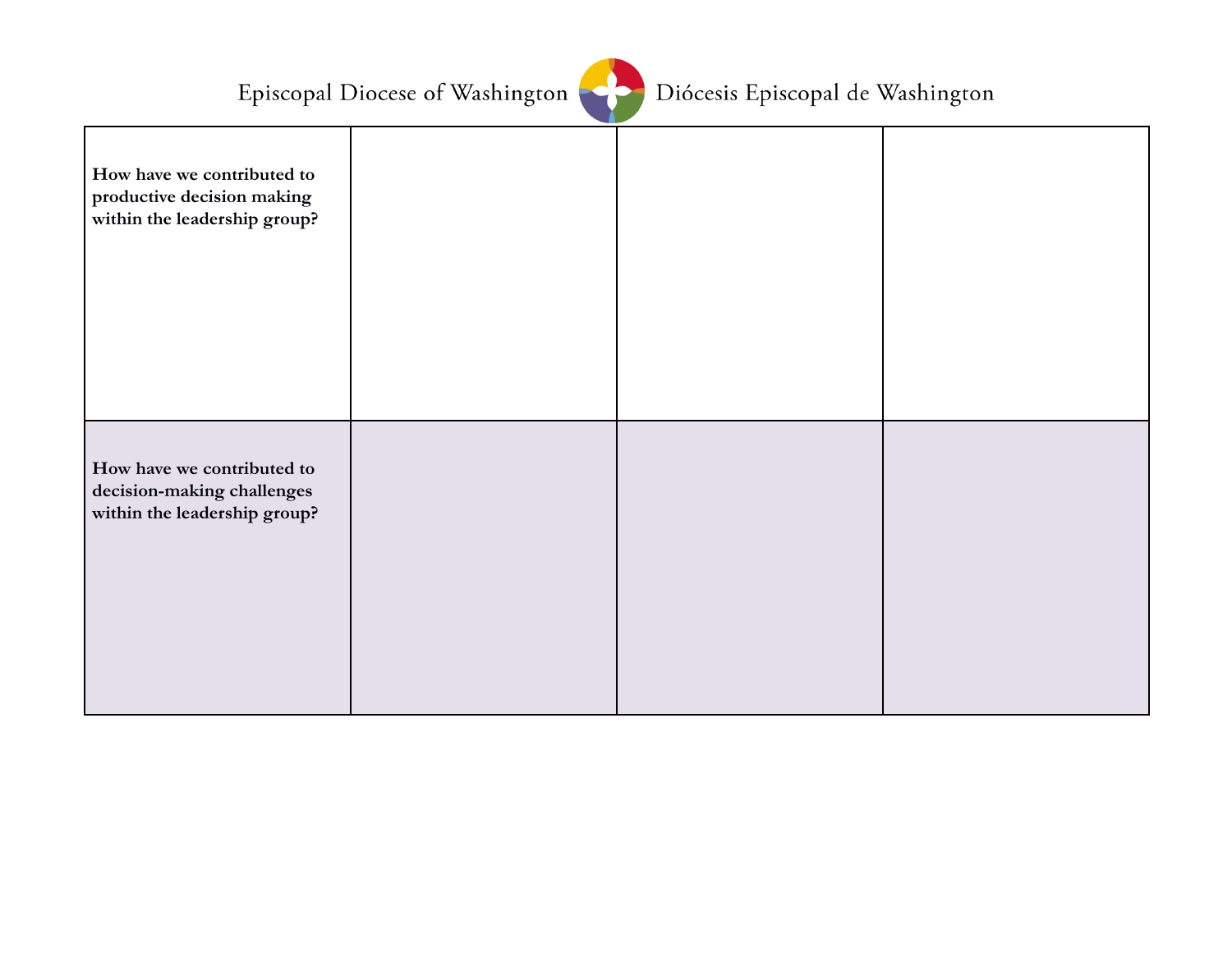

| How have we contributed to<br>productive communication<br>with and within the parish? |  |  |
|---------------------------------------------------------------------------------------|--|--|
| How have we contributed to<br>communication challenges<br>with and within the parish? |  |  |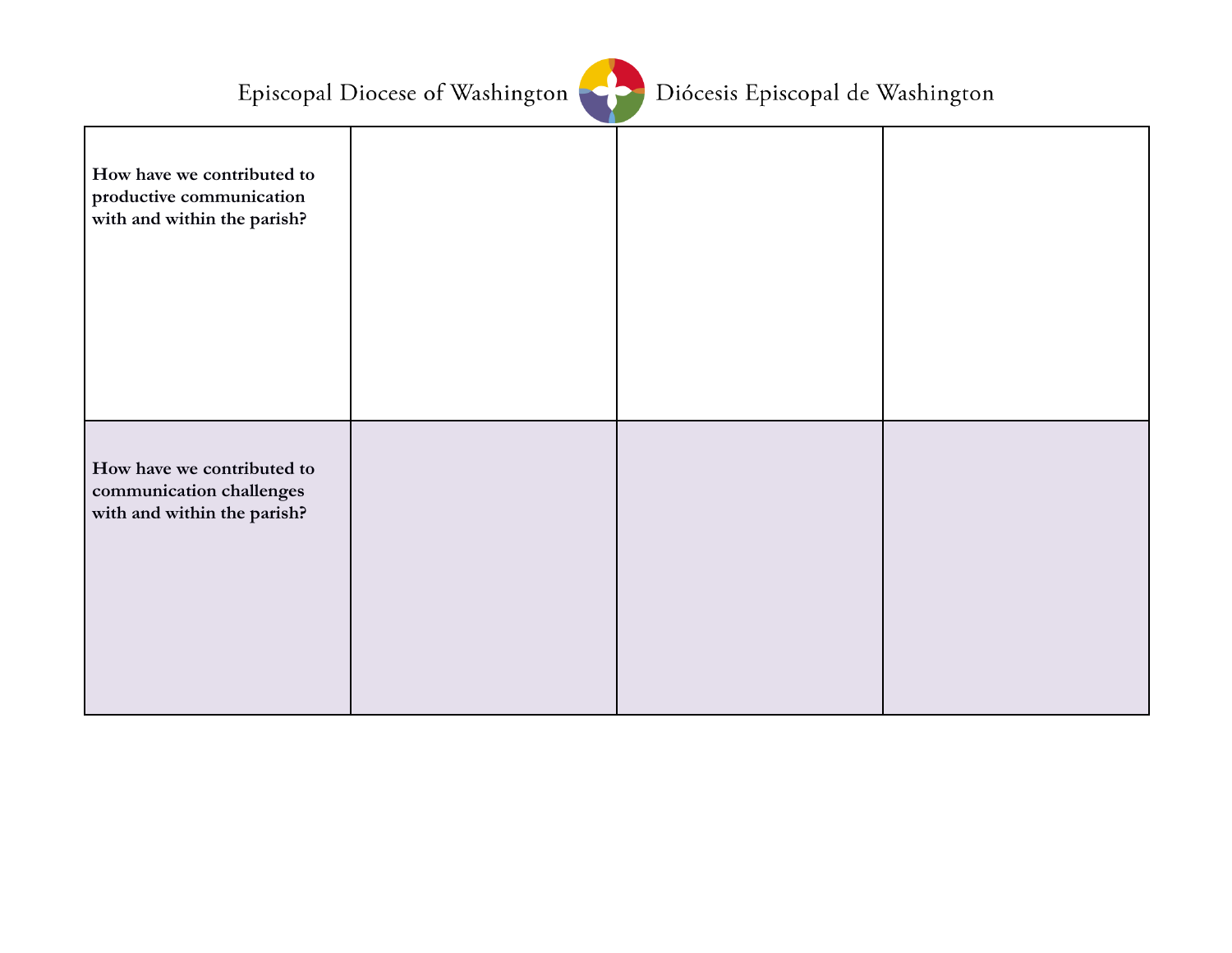

|                                                          | . |  |
|----------------------------------------------------------|---|--|
| How have we contributed to<br>the success of our clergy? |   |  |
| How have we contributed to<br>struggles in our clergy?   |   |  |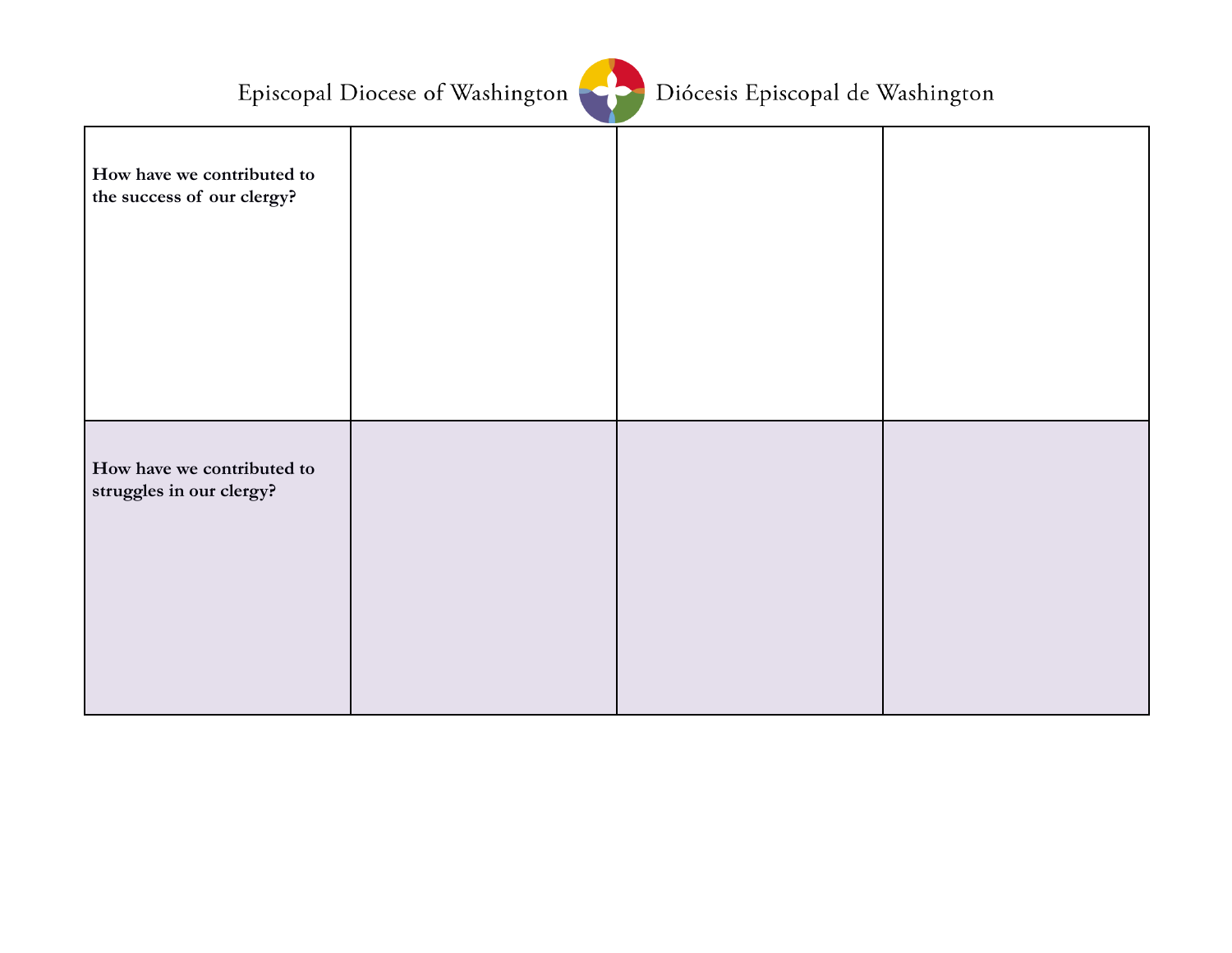

|                                                          | - 12 |  |
|----------------------------------------------------------|------|--|
| How have we contributed to<br>successful lay leadership? |      |  |
| How have we struggled with<br>lay leadership?            |      |  |